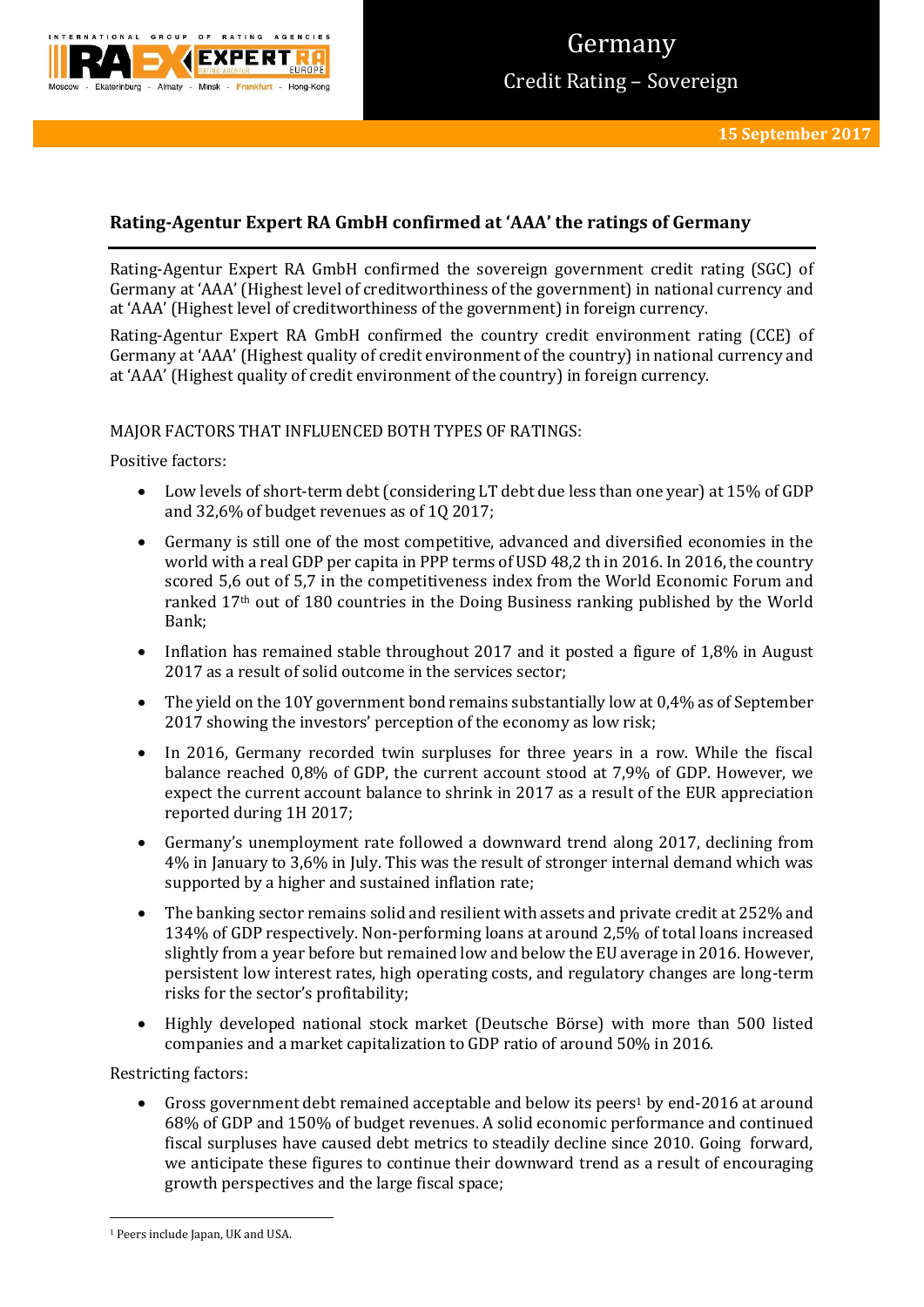

 Aging population and low birth rates in Germany remain a long-term concern for the budget as well as the pension and healthcare systems. However, technological advances combined with a long-term migration policy could partly mitigate these risks.

Negative factors:

- The banks' assets to GDP ratio steadily declined during the past six years from 310% in 2011 to 251% in 2016. This was mainly driven by a slight decline in loans to other banks in the Eurozone, combined with a constant increase in GDP;
- Average banks' capital to assets ratio remained low at 6% in 2016 despite increasing by 1,6 p.p. since 2011 and standing below that of its major peers in 2016;
- FX reserves at USD 171 bn in August 2017 covered only 1,5 months of imports and were as low as 7,7% of gross government debt. However, the fact that the EUR is a reserve currency mitigates this risk.

Support factors:

- Germany participates and is a key member of the European Union (Very strong supportfactor);
- The country has an extremely strong financial system which affects other countries (Very strong support-factor);
- The country has a strong, stable and important reserve currency (EUR) (Moderately weak support-factor).

ADDITIONAL FACTORS THAT INFLUENCED CCE RATINGS:

Restricting factors:

Interventions of the government in financial markets remain negligible.

Positive factors:

- Despite the hike of the inflation rate in 2016, real interest rates have remained stable with little volatility over the past six years;
- Strong protection of investors as evidenced by the ranking of Doing Business (position 53rd out of 180 countries in 2016). However, this metric deteriorated slightly from a year before (49th out of 180).

# SENSITIVITY ASSESSMENT:

The following developments could lead to a downgrade:

 An unexpected and prolonged deterioration of public finances leading to material increase of the gross government debt as well as short-term obligations.

"The ratings of Germany at 'AAA' remain underpinned by encouraging economic conditions, persistent twin surpluses, resilience to external shocks and a strong stance of the banking system.

Government debt load remained in a downward path during 2016, reaching EUR 2,1 tn by the end of the year. This, combined with an increase in GDP and budget revenues, drove a decline in debt metrics for the fourth year in a row.

Twin surpluses remain supported by the country's strong external position and the government's successful efforts towards fiscal consolidation on the back of its reduced need for financing.

Even though political risks dissipated following the strong support of Merkel as the next German Chancellor, it is still unclear how the new Bundestag structure will impact the re-shaping of current laws and regulations." – Clarified Gustavo Angel, Rating Associate of Rating-Agentur Expert RA GmbH.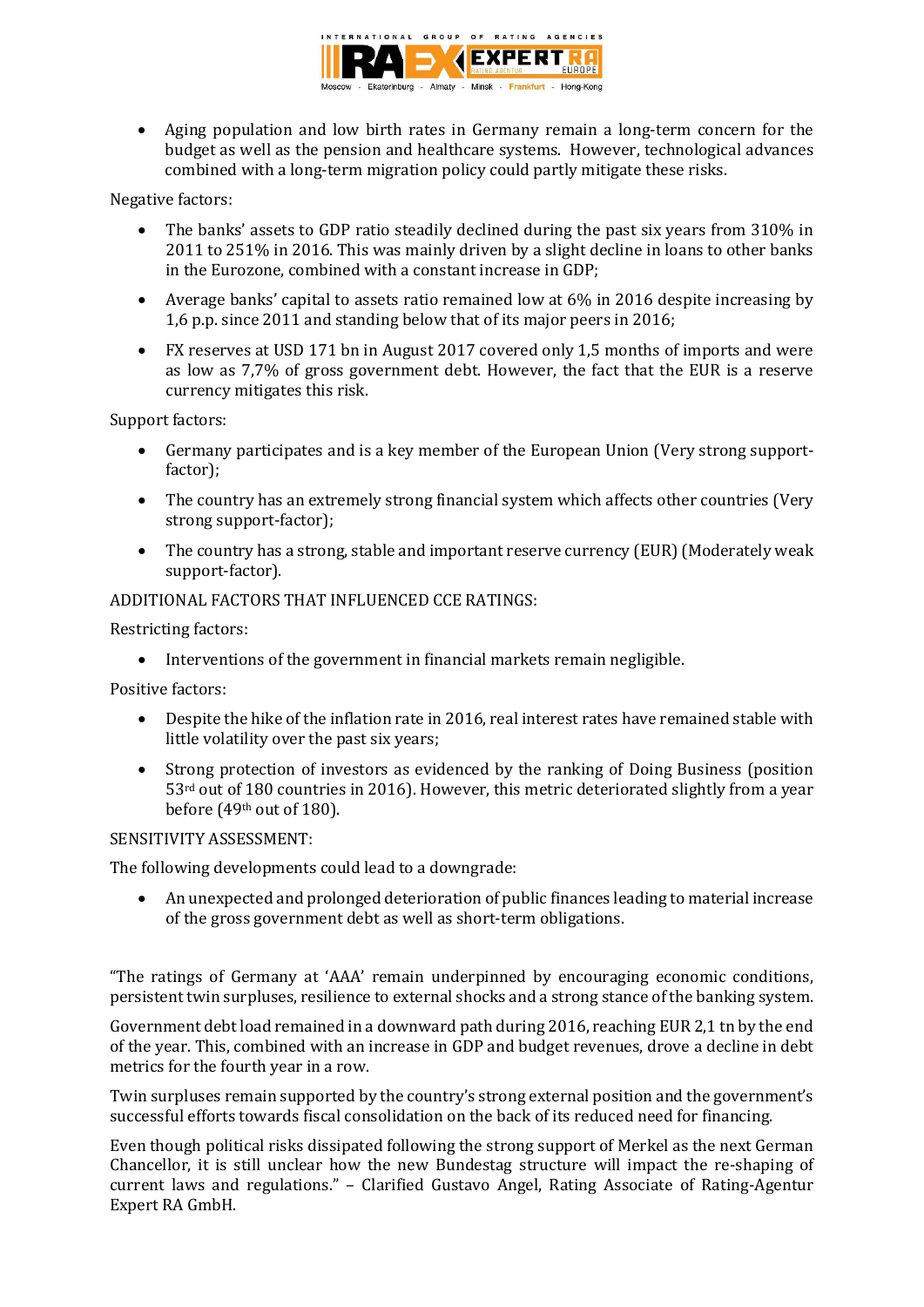

Responsible expert: Gustavo Angel, Rating Associate of Rating-Agentur Expert RA GmbH Reviewer: Hector Alvarez, Rating Associate of Rating-Agentur Expert RA GmbH

Research report on Germany is available at: [http://raexpert.eu/reports/Research\\_report\\_Germany\\_15.09.2017.pdf](http://raexpert.eu/reports/Research_report_Germany_15.09.2017.pdf)

Next scheduled rating publication: TBD in December 2017.

For further information contact:

**Rating-Agentur Expert RA GmbH** Walter-Kolb-Strasse 9-11, 60594 Frankfurt am Main, Germany +49 (69) 3085-45-00 E-mail[: info@raexpert.eu](mailto:info@raexpert.eu) [www.raexpert.eu](http://raexpert.eu/)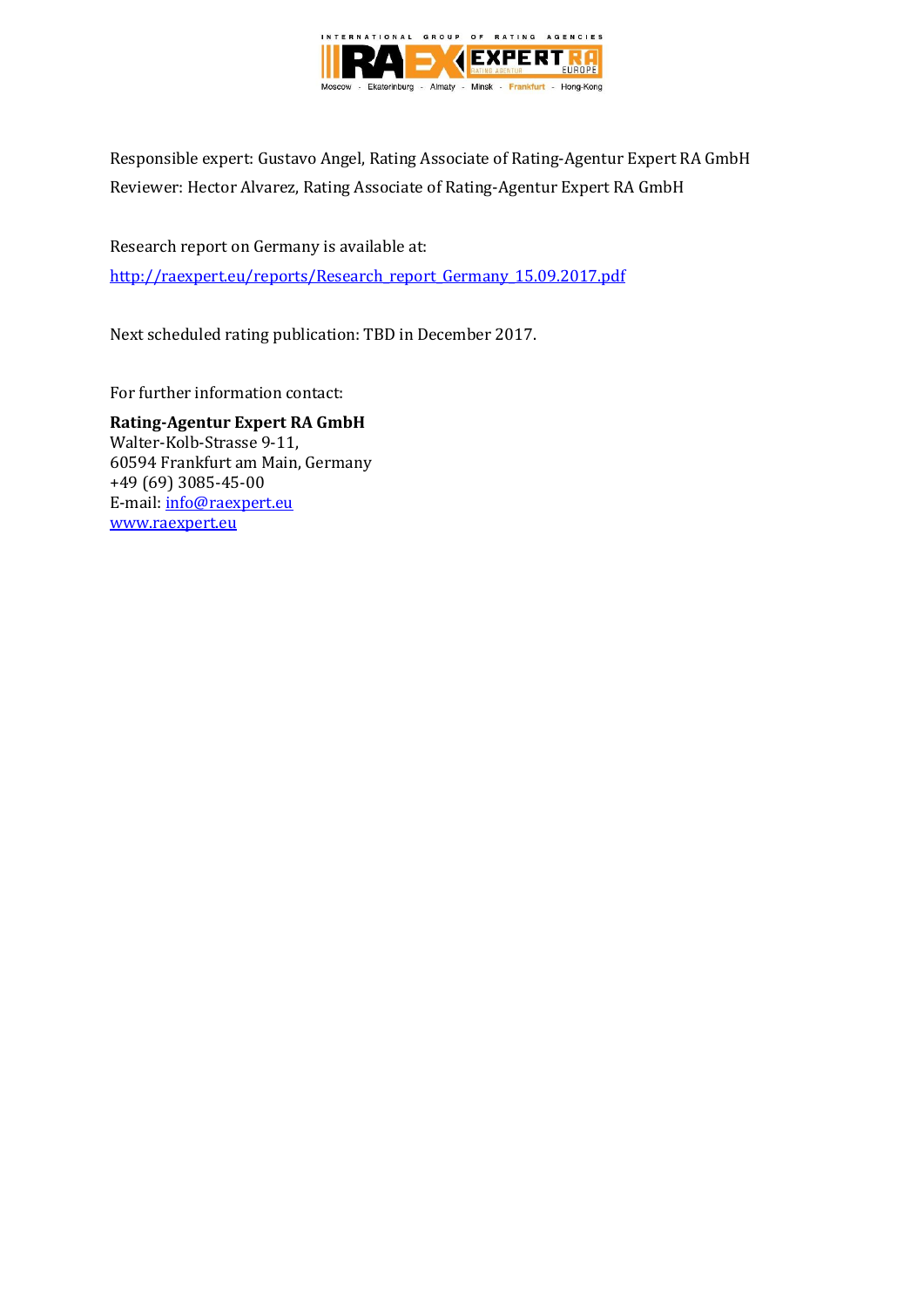

# RATING HISTORY:

| <b>Date</b> | <b>Review reason</b>                                               | <b>SGC</b>                  |                     | <b>CCE</b>                  |                     |
|-------------|--------------------------------------------------------------------|-----------------------------|---------------------|-----------------------------|---------------------|
|             |                                                                    | <b>National</b><br>currency | Foreign<br>currency | <b>National</b><br>currency | Foreign<br>currency |
| 17.03.2017  | Scheduled<br>revision of both<br>types of ratings                  | AAA                         | AAA                 | AAA                         | AAA                 |
| 23.09.2016  | Scheduled<br>revision of both<br>types of ratings                  | AAA                         | AAA                 | AAA                         | AAA                 |
| 15.04.2016  | First assignment<br>of both types of<br>ratings for the<br>country | AAA                         | AAA                 | AAA                         | AAA                 |